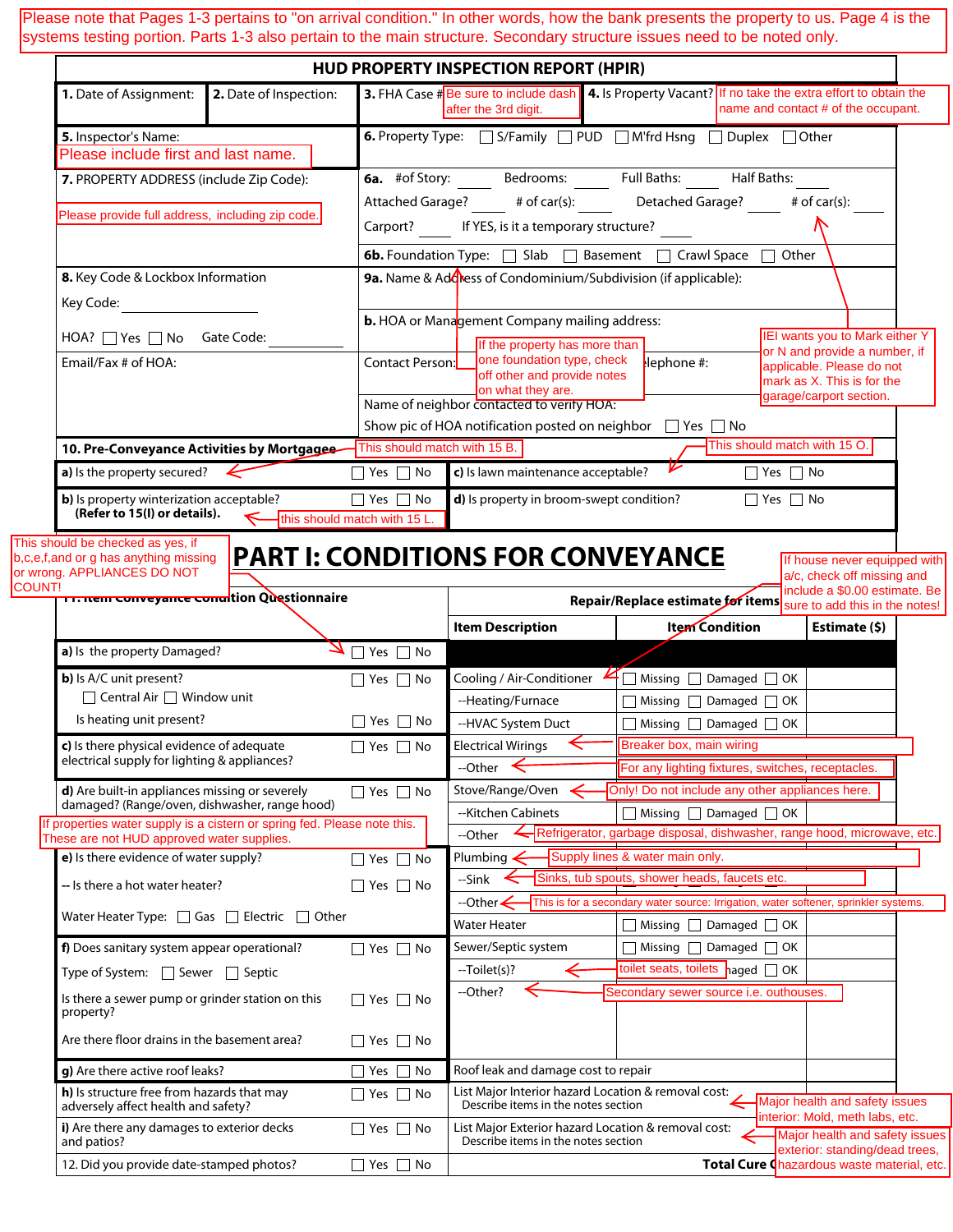## **This Report is for informational purposes only and is not a warranty** FHA CASE #:

| a) Evidence of mortgagee neglect resulting in<br>property damage? (please provide details in notes)                                              | $\Box$ Yes $\Box$ No                          | c) Is there evidence of a mold like substance?<br>$\Box$ Mild $\Box$ Medium<br>$\Box$ Excessive | $\Box$ Yes $\Box$ No                                                                            |
|--------------------------------------------------------------------------------------------------------------------------------------------------|-----------------------------------------------|-------------------------------------------------------------------------------------------------|-------------------------------------------------------------------------------------------------|
| Any action the bank failed to inspect, preserve, and or protect                                                                                  |                                               | Location:                                                                                       | If you check yes, please                                                                        |
| b) Is property damaged by Fire, Flood, Hurricane,                                                                                                | No<br>│ Yes │ │                               | d) Is there standing water?                                                                     | include an estimate on 11h.<br>$\Box$ Yes $\Box$ No                                             |
| Tornado, Earthquake or Boiler Explosion?                                                                                                         |                                               |                                                                                                 |                                                                                                 |
|                                                                                                                                                  |                                               | 14. Post-Conveyance Activities by FSM                                                           | Should match with 15n.                                                                          |
|                                                                                                                                                  |                                               | <b>PART II: INITIAL INSPECTION REPORT</b>                                                       | This section still deals with<br>how the mortgagee presents                                     |
|                                                                                                                                                  |                                               | (Please provide additional comment if necessary)                                                | the property to HUD, or how                                                                     |
|                                                                                                                                                  |                                               | <b>SECTION 15.</b>                                                                              | the property is presented to<br>you, PRIOR to performing                                        |
| Should match with 10a.                                                                                                                           |                                               |                                                                                                 | any work.                                                                                       |
| <b>SECURING PROPERTY (INCL. POOL &amp; SPA)</b>                                                                                                  |                                               | <b>FLOORING</b>                                                                                 |                                                                                                 |
| a) Is property located in a high vandalism area?                                                                                                 | $\Box$ Yes $\Box$ No                          | k) Any stained carpet with feces or urine?                                                      | $\Box$ N/A<br>$\exists$ Yes  <br>No                                                             |
| Are there Window and doors boarded?                                                                                                              | $\Box$ No<br>$\Box$ Yes                       | -- Buckle, hole, or trip hazard on floor?                                                       | ∩ No<br>$\sqsupset$ Yes                                                                         |
| $\triangleright$ --If boarding is present is it per HUD spec?                                                                                    | N/A<br>No<br>l Yes                            | -- If yes, photos & location provided?                                                          | No<br>$\Box$ N/A<br>  Yes                                                                       |
| <b>b)</b> All exterior locks changed to HUD key?                                                                                                 | N/A<br>$\sqsupset$ Yes<br>No                  | <b>WINTERIZATION</b>                                                                            | Should match with 10b.                                                                          |
| -- House secured (All doors & windows)?                                                                                                          | No<br>N/A<br>$\sqsupset$ Yes<br>$\perp$       | I) Is property winterization acceptable?                                                        | No<br>$\Box$<br>N/A<br>Yes                                                                      |
| -- Garage secured?                                                                                                                               | N/A<br>No<br>∣ Yes<br>$\Box$                  | -- Water lines/Distribution piping drained?                                                     | No<br>$\Box$ N/A<br>Yes                                                                         |
| -- Are Outbuildings present?                                                                                                                     | $\Box$ N/A<br>$\Box$ Yes $\Box$ No            | -- Is Meter disconnected?                                                                       | $\sqsupset$ Yes<br>No<br>$\Box$<br>N/A                                                          |
| -- How many lock boxes installed?                                                                                                                | Count                                         | -- Is Water turned off at curb (mandatory)?                                                     | N/A<br>  Yes<br>No<br>$\perp$                                                                   |
| -- How many door knob sets installed?                                                                                                            | Count                                         | -- Is main water feed line plugged?                                                             | П<br>N/A<br>$\sqcap$ Yes<br>No                                                                  |
| -- How many padlocks installed?                                                                                                                  | Count                                         | -- Is the water on?                                                                             | No<br>П<br>N/A<br>  Yes                                                                         |
| c) Is there a pool (In / Above ground) on site?                                                                                                  | No<br>$\Box$ N/A<br>$\Box$ Yes $\Box$         | -- Is Well tank drained?                                                                        | $\Box$ N/A<br>No<br>  Yes                                                                       |
| -- Is pool secured with a pool cover?                                                                                                            | N/A<br>$\Box$ Yes<br>No<br>$\Box$             | -- Are dated winterization signs posted?                                                        | $\sqsupset$ Yes<br>No<br>$\Box$ N/A                                                             |
| -- Is fencing intact?                                                                                                                            | N/A<br>l lYes<br>No<br>$\perp$                | -- Are toilets seats taped down?                                                                | N/A<br>  Yes<br>No<br>ГI                                                                        |
| -- Are pool gates secured? (Need Pad Locks)                                                                                                      | $\Box$ Yes<br>П<br>N/A<br>No                  | -- If reqd (local code), is RPZ valve installed?                                                | П<br>N/A<br>□ Yes<br>No                                                                         |
| -- Is the pool drained?                                                                                                                          | N/A<br>$\Box$ Yes<br>No<br>П                  | -- Heating System filled w/non-toxic anti-frz?                                                  | Yes<br>No<br>П<br>N/A                                                                           |
| -- Is there a hot tub/spa?                                                                                                                       | N/A<br>∣ ∣ Yes<br>No<br>$\Box$                | -- Is Heat on and running?                                                                      | Yes<br>No<br>$\Box$ N/A                                                                         |
| -- Is it properly covered?                                                                                                                       | $\Box$ N/A<br>$\Box$ Yes $\Box$ No            | -- Is Water heater drained?                                                                     | $\sqsupset$ Yes<br>No<br>$\Box$ N/A                                                             |
|                                                                                                                                                  |                                               | -- Are there any visible problems noted?                                                        | $\Box$ N/A<br>    Yes  <br>No                                                                   |
| <b>BOARDING UP</b>                                                                                                                               |                                               | <b>ROOF</b>                                                                                     |                                                                                                 |
| d) Are there any broken windows?                                                                                                                 | $\Box$ Yes $\Box$ No $\Box$ N/A               | m) Is roof surface damaged?                                                                     | Yes No N/A<br>Please answer regardless if                                                       |
| -- If Yes, how many?                                                                                                                             | Count                                         | -- Has roof been tarped/patched/repaired?                                                       | $\frac{1}{\sqrt{1-\frac{1}{n}}}$ the roof is damaged or not.<br>$\Box$ Yes $\Box$ No $\Box$ N/A |
| -- List location & size of broken windows:                                                                                                       |                                               | -- Needed emergency/preventative repairs?                                                       | $\Box$ Yes $\Box$ No $\Box$ N/A                                                                 |
|                                                                                                                                                  | We need dimensions for<br>each broken window. | -- Any interior damages from rook leak?<br>If yes, provide photos and notify Area Manager       |                                                                                                 |
| -- Are Windows boarded per HUD Regulations? $\Box$ Yes $\Box$ No                                                                                 | N/A<br>$\Box$                                 | -- Conditions of gutters and downspouts:                                                        | Should match with 17q.                                                                          |
| -- Has all broken glass been removed?                                                                                                            | $\Box$ Yes $\Box$ No $\Box$ N/A               | $\Box$ Damaged $\Box$ Poor<br>$\Box$ Fair                                                       | $\Box$ N/A<br>$\Box$ Good                                                                       |
| -- How many doors are boarded?                                                                                                                   | Count                                         | -- State Overall condition of the roof:                                                         | Should match up with 17p.                                                                       |
| -- Are Hatchway/Cellar secured?                                                                                                                  | $\Box$ Yes<br>$\Box$ No<br>N/A<br>l 1         | $\Box$ Damaged $\Box$ Poor<br>$\Box$ Fair                                                       | $\Box$ Good<br>$\Box$ N/A                                                                       |
| -- Are there any cracked windows?                                                                                                                | $\Box$ Yes $\Box$ No<br>$\Box$ N/A            | -- Damages/defects to decking/sheathing?                                                        | $\Box$ No<br>$\sqsupset$ Yes<br>$\Box$<br>N/A                                                   |
| <b>DEBRIS REMOVAL</b>                                                                                                                            |                                               | -- Visible damages/defects to chimney?                                                          | $\lnot$ Yes $\lnot$ No<br>$\Box$ N/A                                                            |
| e) Is there debris in interior of property?                                                                                                      | $\Box$ Yes $\Box$ No $\Box$ N/A               |                                                                                                 |                                                                                                 |
| (If Yes, describe items and quantity in notes)                                                                                                   |                                               | <b>SUMP PUMPS (FLOODING?)</b>                                                                   |                                                                                                 |
| f) Any personal property in interior of property?<br>(If Yes, describe items and quantity in notes)                                              | $\Box$ Yes $\Box$ No $\Box$ N/A               | n) Is there a sump pump on site?                                                                | $\Box$ Yes $\Box$ No $\Box$ N/A                                                                 |
| g) Is there debris on exterior of property?<br>(If Yes, describe items and quantity in notes)                                                    | $\Box$ Yes $\Box$ No $\Box$ N/A               | -- If Yes, does sump pump have power?                                                           | $\Box$ Yes $\Box$ No                                                                            |
| h) Any abandoned vehicle(s) on site?                                                                                                             | $\Box$ Yes $\Box$ No $\Box$ N/A               | -- If Yes, is sump pump fully operational?                                                      | $\Box$ Yes $\Box$ No                                                                            |
| (If Yes, describe items and quantity in notes)                                                                                                   |                                               | -- Th No, is basement/crawl space flooded?                                                      | $\Box$ Yes $\Box$ No                                                                            |
| If the property has a sump pump, does it work? This has nothing to do with<br>the question above asking about if the sump pump has power or not. |                                               |                                                                                                 | If property has/doesn't have<br>sump, this section also deals<br>with standing water in         |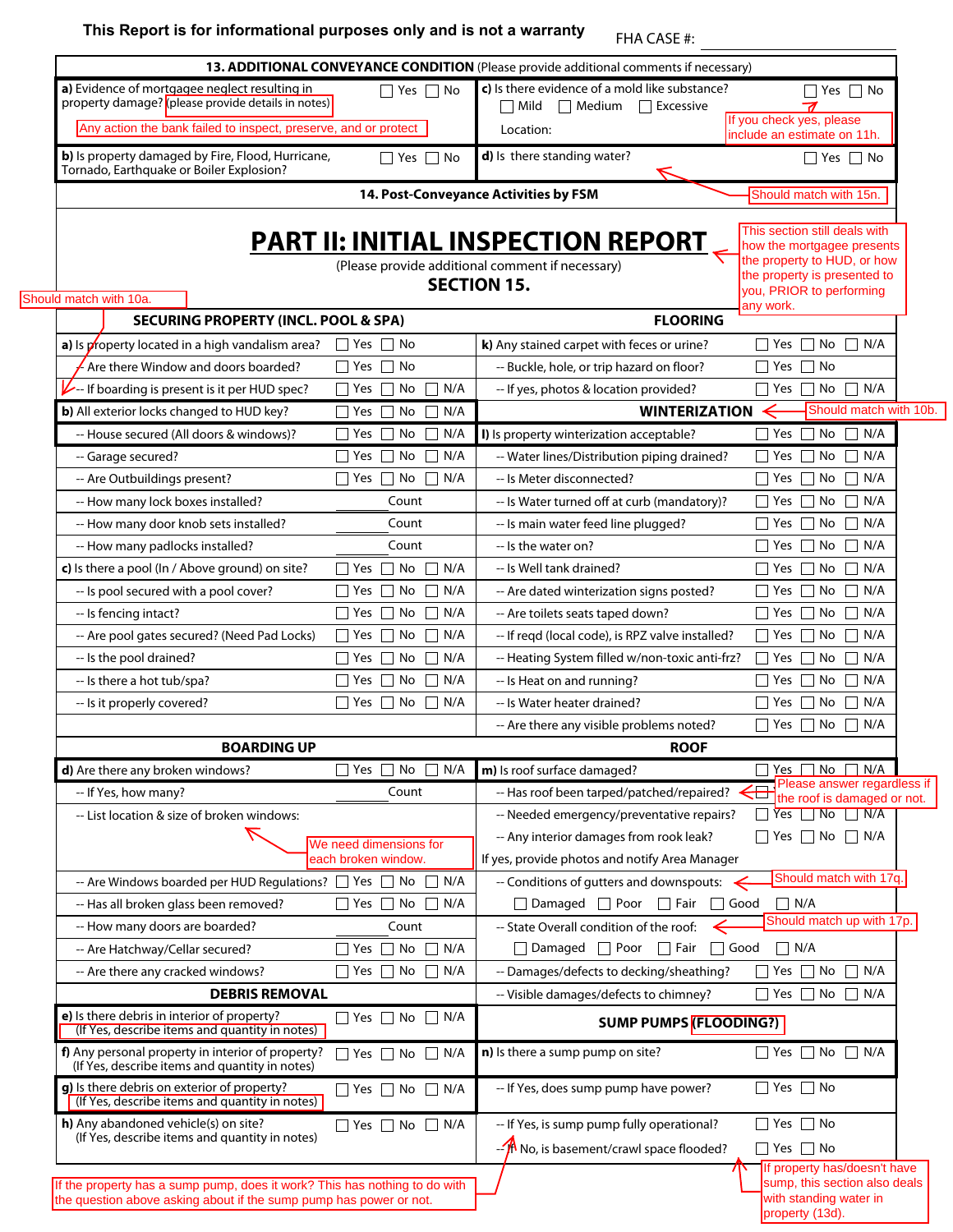|                                                                  | the company name section.                                       |                                                 | This If the property has propane, oil tank, and or well, please add this in ot a warranty | FHA CASE #:                                                                                                         |  |  |
|------------------------------------------------------------------|-----------------------------------------------------------------|-------------------------------------------------|-------------------------------------------------------------------------------------------|---------------------------------------------------------------------------------------------------------------------|--|--|
| --If Yes, was the vehicle posted?<br>N/A<br>$\Box$<br>Yes<br>No. |                                                                 |                                                 |                                                                                           | inches<br>-- If Yes, how much water in basement/crawl space?                                                        |  |  |
| <b>METER READINGS &amp; NUMBERS</b>                              |                                                                 |                                                 |                                                                                           | Plumb. Leak<br>$\sqcap$ Ext. / Flood<br>-- Where did the water come from?                                           |  |  |
| <b>Vality</b>                                                    | Meter#                                                          | Reading                                         | <b>Company or Phone #</b>                                                                 | -- Is Electricity on to house?<br>Yes<br>$\Box$ No                                                                  |  |  |
| Gas:                                                             |                                                                 |                                                 |                                                                                           | $N/A \prod$ Well<br>-- Is Water on?<br>$\Box$ Yes<br>No<br>$\perp$                                                  |  |  |
| Electric:                                                        |                                                                 |                                                 |                                                                                           | No<br>N/A<br>-- Is Gas on?<br>Yes                                                                                   |  |  |
| Water:                                                           |                                                                 |                                                 |                                                                                           | Should match with 10c.<br><b>YARD MAINTENANCE</b>                                                                   |  |  |
|                                                                  |                                                                 | <b>INTERIOR &amp; EXTERIOR WALLS</b>            |                                                                                           | N/A<br>o) Was landscape/yard maintained?<br>No<br>$\Box$<br>Yes                                                     |  |  |
|                                                                  | i) Any interior wall damaged?                                   |                                                 | No<br>N/A<br>Yes                                                                          | N/A<br>$-$ Is the lawn cut (typically $<= 6$ ")?<br>Yes<br>No                                                       |  |  |
|                                                                  |                                                                 | -- Is graffiti painted anywhere on property?    | No<br>N/A<br>Yes                                                                          | Need to be at least 18<br><u> TYes</u> r<br>-- Tree limbs trimmed away from house? .<br>in. away from structure.    |  |  |
|                                                                  | j) Any "VIOLATION" notice posted on site?                       | (If Yes, please take photo and notify Area Mgr) | $\Box$ Yes $\Box$ No                                                                      | -- Are there any dead trees present, standing<br>Yes<br>MTWOTT W/H<br>or on the ground?<br>If yes, then an estimate |  |  |
|                                                                  |                                                                 |                                                 |                                                                                           | needs to be included in 11i.<br>16. Lead-Based paint consideration                                                  |  |  |
|                                                                  | 16a) Property built before 1978?<br>$\sqsupset$ Yes $\sqcap$ No |                                                 | $\Box$ Yes $\Box$ No                                                                      | 16b) If yes, is there evidence of paint surface peeling, cracking, scaling, or chipping?                            |  |  |
|                                                                  | 16c) If Yes, list location/description:                         |                                                 |                                                                                           |                                                                                                                     |  |  |
|                                                                  | Date initial inspection performed?                              |                                                 |                                                                                           | Date clean out completed?                                                                                           |  |  |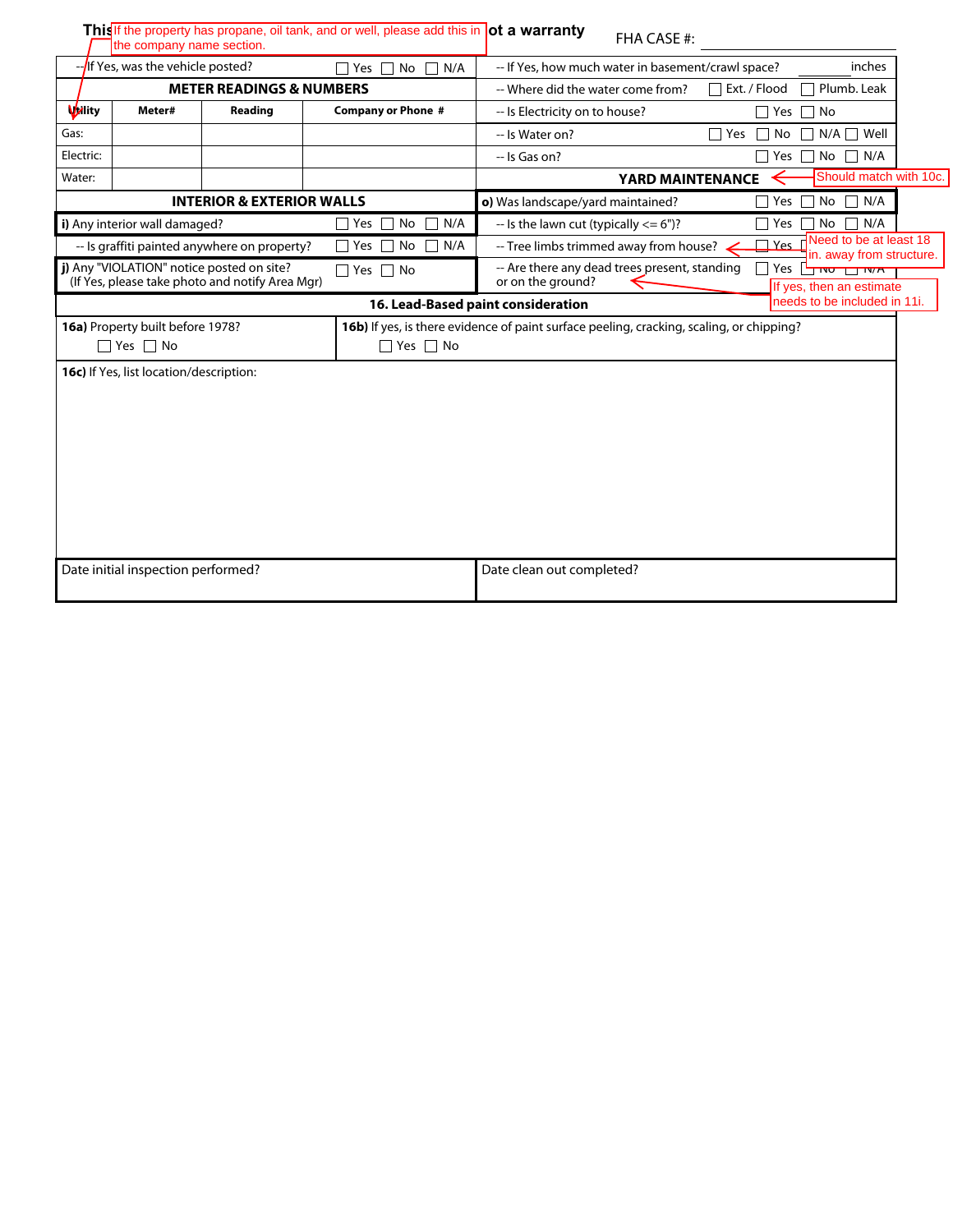|                                                   | <b>PART III: 17. PROPERTY CONDITION REPORT</b>                                                                            |                                                                                                                                       |                                                                                                    |
|---------------------------------------------------|---------------------------------------------------------------------------------------------------------------------------|---------------------------------------------------------------------------------------------------------------------------------------|----------------------------------------------------------------------------------------------------|
|                                                   |                                                                                                                           | (Please provide photos, comments an side. Please understand that the item could be missing or damaged<br>and still tested functional. | When dealing with Part 3, the left side needs to match with the right                              |
| <b>Item Description</b><br>match with 11b.        | <b>Item Condition</b><br>This section, 17 a,b,c should                                                                    | <b>Item Functionality</b><br>(for PCR use only)                                                                                       | <b>Describe how functionality is</b><br><b>Determined/Test Notes</b><br>(use add'l shts. if regd.) |
| a) Cooling/Air-Conditioner<br>SER#                | OK<br>Missing<br>□ Damaged<br>N/A                                                                                         | Is HVAC functional?                                                                                                                   | $\top$ Yes<br>$\Box$ N/A<br>∣ No                                                                   |
| b) Heating/Furnace<br>SER#<br>c) HVAC System duct | OK<br>Missing $\Box$ Damaged<br>N/A<br>Missing $\Box$ Damaged<br>OK                                                       | Describe how HVAC was tested:                                                                                                         |                                                                                                    |
| d) Electrical Wirings                             | N/A<br>OK<br>Missing □ Damaged<br>∏ N/A                                                                                   | Is Electrical supply functional?                                                                                                      | □ Yes<br>$\Box$ N/A<br>  No                                                                        |
| e) Other Electrical                               | $\sqcap$ OK<br>$\Box$ N/A                                                                                                 | Missing $\Box$ Damaged $\Box$ Describe how Electrical system was tested?                                                              |                                                                                                    |
| f) Other Electrical                               | Usually marked n/a unless property has a generator, solar<br>power or any other secondary electrical source.              |                                                                                                                                       | This section, 17 d,e,f should<br>match with 11c.                                                   |
| g) Stove/Range/Oven                               | OK<br>$\Box$ N/A                                                                                                          | $\Box$ Missing $\Box$ Damaged   Are built-in appliances functional?                                                                   | $\Box$ Yes<br>$\Box$ N/A<br>  No                                                                   |
| h) Kitchen Cabinets                               | $\Box$ OK<br>Missing $\Box$ Damaged<br>$\Box$ N/A<br>Please do not mark as N/A, this deals with the                       | Describe how the appliances were tested?                                                                                              |                                                                                                    |
| i) Other $\leq$                                   | refrigerator, garbage disposal, dishwasher,<br>microwave, range hood, etc.                                                |                                                                                                                                       | This section, 17 g,h,i should<br>match with 11d.                                                   |
| j) Plumbing System                                | Missing $\Box$ Damaged<br>OK<br>$\neg$ N/A                                                                                | Is water supply functional?                                                                                                           | Yes<br>N/A<br>  No                                                                                 |
| k) Sinks?                                         | OK<br>Missing $\Box$ Damaged<br>$\Box$ N/A                                                                                | Describe how the Water supply system was tested?                                                                                      |                                                                                                    |
| I) Other?                                         | Usually marked N/A unless property has a secondary<br>water source, such as, a water softener, irrigation<br>svstem. etc. |                                                                                                                                       | This section, 17 j,k,l,m should<br>match with 11e.                                                 |
| m) Water Heater?<br>SER#                          | Missing JDamaged   Water Heater functional?<br>∣∣OK<br>N/A                                                                |                                                                                                                                       | $\Box$ N/A<br>l Yes<br>  No                                                                        |
| n) Sewer/Septic drain system                      | Missing   Damaged<br>OK<br>N/A                                                                                            | Sanitary systems functional?<br>Describe how the drain system was tested?                                                             | $\neg$ N/A<br>Yes<br>  No<br>$\mathbf{I}$                                                          |
| o) Toilet(s)                                      | □ Damaged<br>OK<br>Missing<br>N/A                                                                                         |                                                                                                                                       | This section, 17 n,o should<br>match with 11f.                                                     |
| p) Roof                                           | Damaged<br>This section, 17 p,q should<br>match with 15m and 11g.                                                         | Is the roofing in acceptable condition?                                                                                               | $\sqsupset$ Yes<br>$\Box$ No<br>$\Box$ N/A                                                         |
| q) Other                                          | This is for the soffits, gutters<br>Damaged<br>and downspouts.                                                            | Has repair been made to secure roof?                                                                                                  | $\Box$ Yes<br>$\Box$ N/A<br>  No                                                                   |

Systems test are not guaranteed or warranty the systems and only test functionality. Conditions change after testing and can affect the functionality. Gas components and Gas appliances are visually tested only.